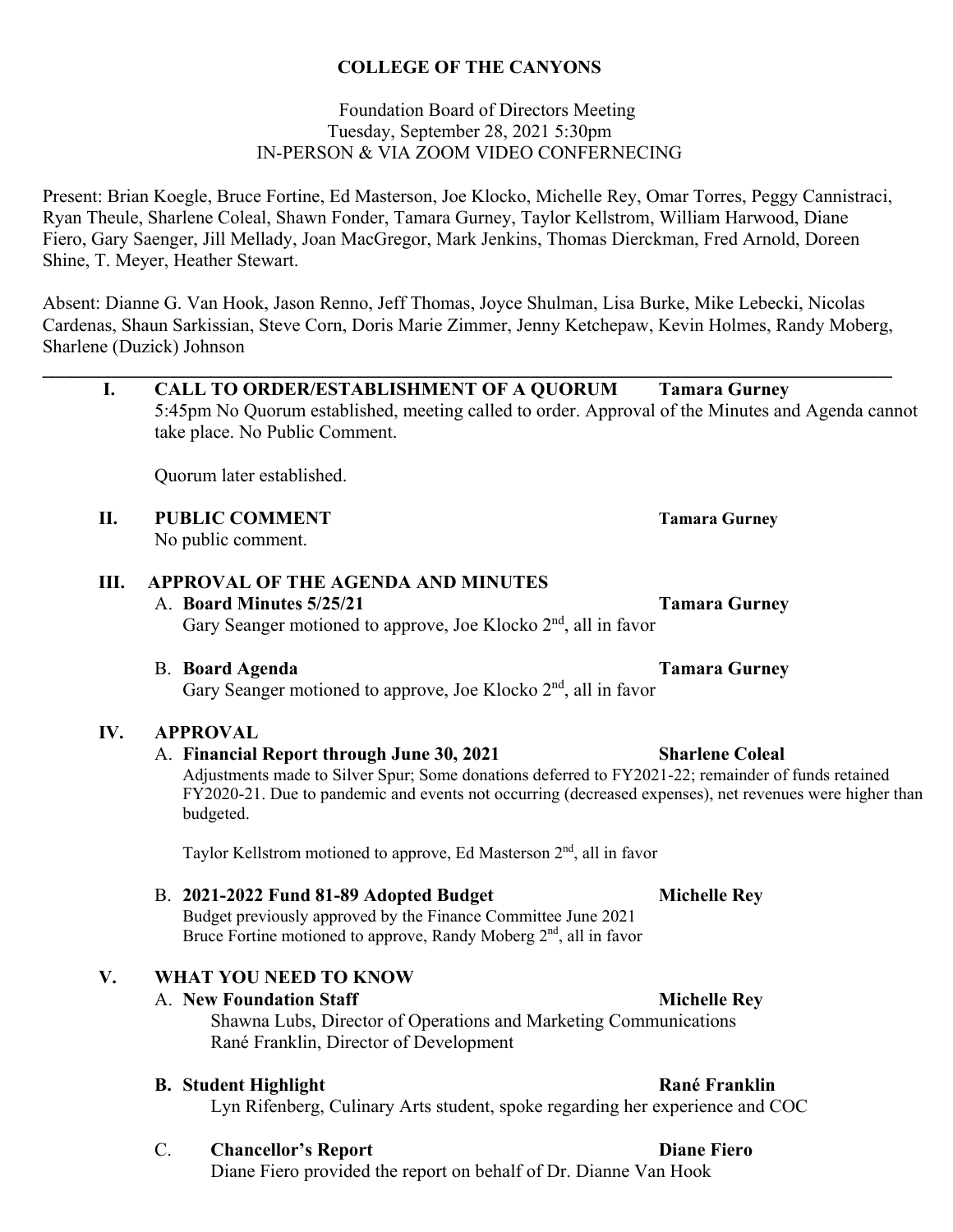Highlights: NASA HASP project successfully launched, Athletics are off to a great start, SDC Book Scholarship Winner, CPRM receives the Achievement of Excellence in Procurement award, college recognized for student voting, COC Place Project, CACT Center, Lo Technology, NSF Grant for Bee Research, Mike Garcia is requesting \$1 for CACT, National Science Foundation S-STEM Award, student hiring spree, Boykin Modernization – coming soon, Cohosted first Statewide Open Educational Resources Conference. Service awards, 58 employees 5 or 10 years, 60 celebrated 15, 20, 25, and 30 years, Opening Day/First Week of Classes/Welcome Week, Swing for Scholarship Golf Tournament, Return of Friday Night Cinema, Welcome Open House, Fall 2021 Economic Outlook Event

- C. **Foundation Updates Michelle Rey Michelle Rey** Highlights: New Directors hired, re-running Donor Relations position, Hiring Admin Support in October.
- D. **Fundraising Report Communist Communist Communist Communist Communist Communist Communist Communist Communist Communist Communist Communist Communist Communist Communist Communist Communist Communist Communist Communist** As of 9/1/21, Golf \$70,000, CC general programs \$180,480, Donations to scholarships \$154,000, Total is \$360,601 Goal: Allocate monies to align with the strategic plan

| VI.  | <b>STRATEGIC PLAN BREAKOUT SESSION</b><br>Postponed                                                                       | <b>Michelle Rey</b>          |
|------|---------------------------------------------------------------------------------------------------------------------------|------------------------------|
| VII. | <b>COMMITTEE REPORTS</b><br>A. Strategic Plan Update<br>Q1 (Jul-Sept) update provided                                     | <b>Rane Franklin</b>         |
|      | <b>B.</b> Chancellor's Circle Update<br>Dinner on $10/22$ at 5pm<br>Upcoming Business Breakfast Briefings, 11/17 and 12/3 | <b>Rane Franklin</b>         |
|      | C. Patrons of the Arts Update<br>12/11 - holiday music and preshow dinner<br>Special season preview                       | <b>Rane Franklin</b>         |
|      | D. Silver Spur Update<br>Date confirmed: March 19, 2022<br>Honoree: Bruce Fortine<br>Location: Santa Clarita Studios      | <b>Rane Franklin</b>         |
|      | E. Alumni<br>Highlights: Upcoming mixer TBA, urgent plea for chair/co-chair                                               | <b>Rane Franklin</b>         |
|      | F. Golf<br>Highlights: from slide of number of attendees and funds raised.                                                | <b>Rane Franklin/T.Meyer</b> |

G. Board Development **Rane Franklin** urgent plea for chair/co-chair